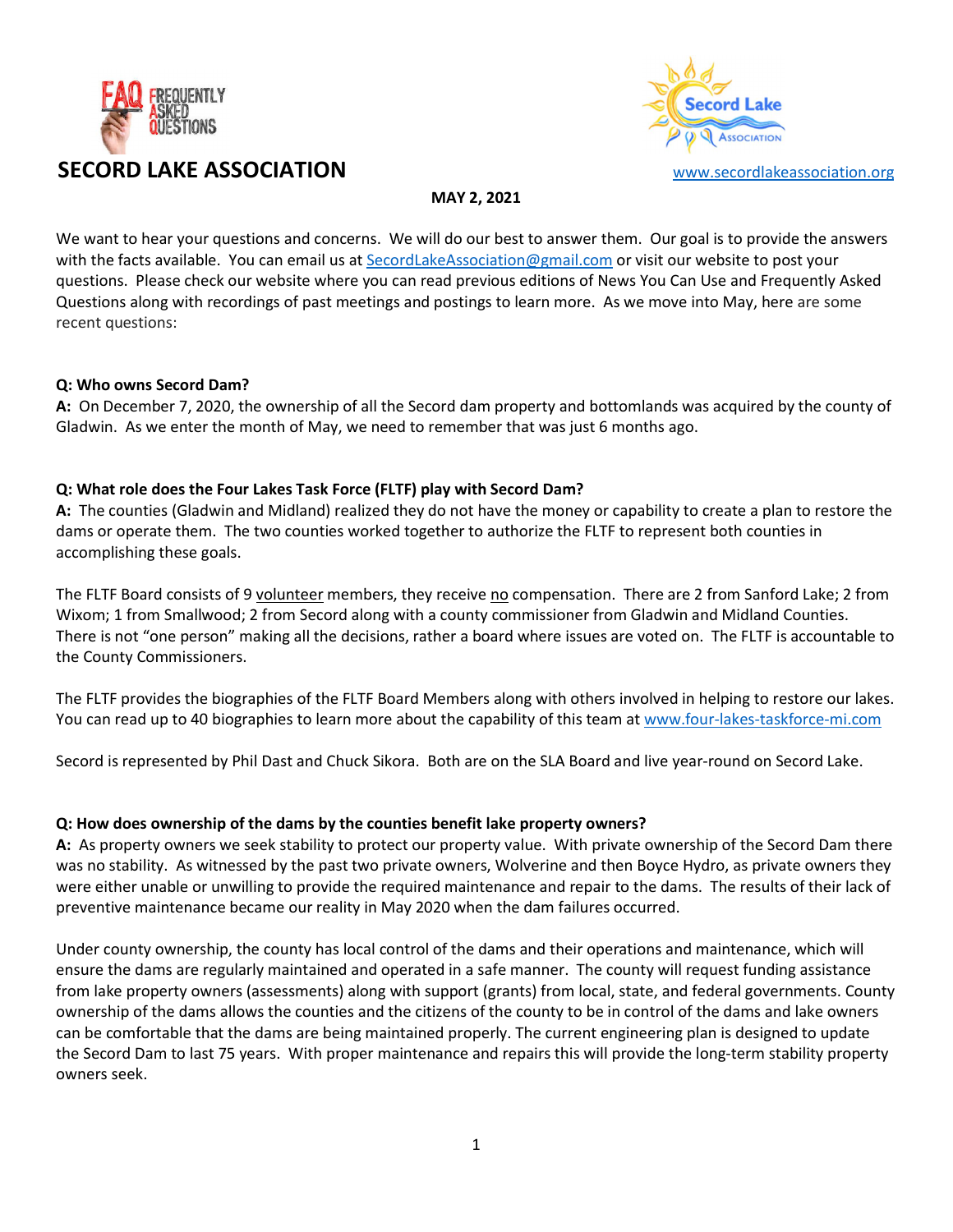# Q: It seems a long time ago, when did the flood occur and what progress has been made to fix the dam?

A: Tuesday, May 19, 2020 is the date the flood was reported by local media. As we read this, it was about a year ago our Secord Lake life changed and many downstream from us lost homes and businesses.

In terms of what progress has been made to restore the lakes, the counties received ownership on December 7, 2020 and the following is a recap of key achievements by FLTF since the flood in May 2020:

- The county acquired ownership of the dam and properties. The dam is no longer under private ownership.
- The FLTF has raised more than \$52 Million with \$5 Million from private donations. This money is helping with the clean-up; stabilization of the dams and is budgeted to be enough to fund the engineering and design studies required for all the lakes including Secord. (property owners have paid \$0 to date).
- The FLTF worked with the State of Michigan legislature to modify a law to allow for an assessment to be paid back over 40 years instead of 10 years, which provides the means to reduce the annual payments to make it more affordable for lake property owners.
- The FLTF worked with the USDA to secure commitments for long term, low interest financing of the assessments, currently expected in the 2.25% range. This reduces the annual assessments which will be paid by lake property owners.
- Using previously acquired funds, over the winter the FLTF has already invested over \$300,000 for repairs to stabilize Secord Dam. It is estimated a total of \$1 Million will be invested by the FLTF to stabilize Secord Dam after additional repairs and navigation booms are installed to prevent boats from going through the dam gates. Secord Lake property owners have not yet contributed to the stabilization/repair of Secord Dam.

# Q: What is the focus or priority to return Secord?

A: In the February 11, 2021 FLTF meeting, focused on Secord, FLTF indicated:

The FLTF is committed to bring back Secord Lake.

Secord and Smallwood lakes levels will be raised before Sanford and Wixom.

Secord and Smallwood Dams are getting all the priority and funds needed to restore the lakes as soon as possible.

Secord Dam needs significant repair.

- Capacity has been a long-standing issue at Secord.
- The engineering plans have identified the need for increased spillway capacity.

The FLTF understands the urgency to restore the lake levels as soon as possible for the lake property owners, the local businesses, and the county. The FLTF is taking every step possible to move the process forward and raise the Secord Lake water level as soon as approval is received from the State and construction is completed. The current estimate is 2023-2024.

The dam must be up to the State of Michigan compliance standards and receive approval which is being requested and filed for in May 2021. The repairs, permitting and financing are significant.

You can review the entire FLTF webinar presentation recording for Secord at https://register.gotowebinar.com/recording/5688549219130627843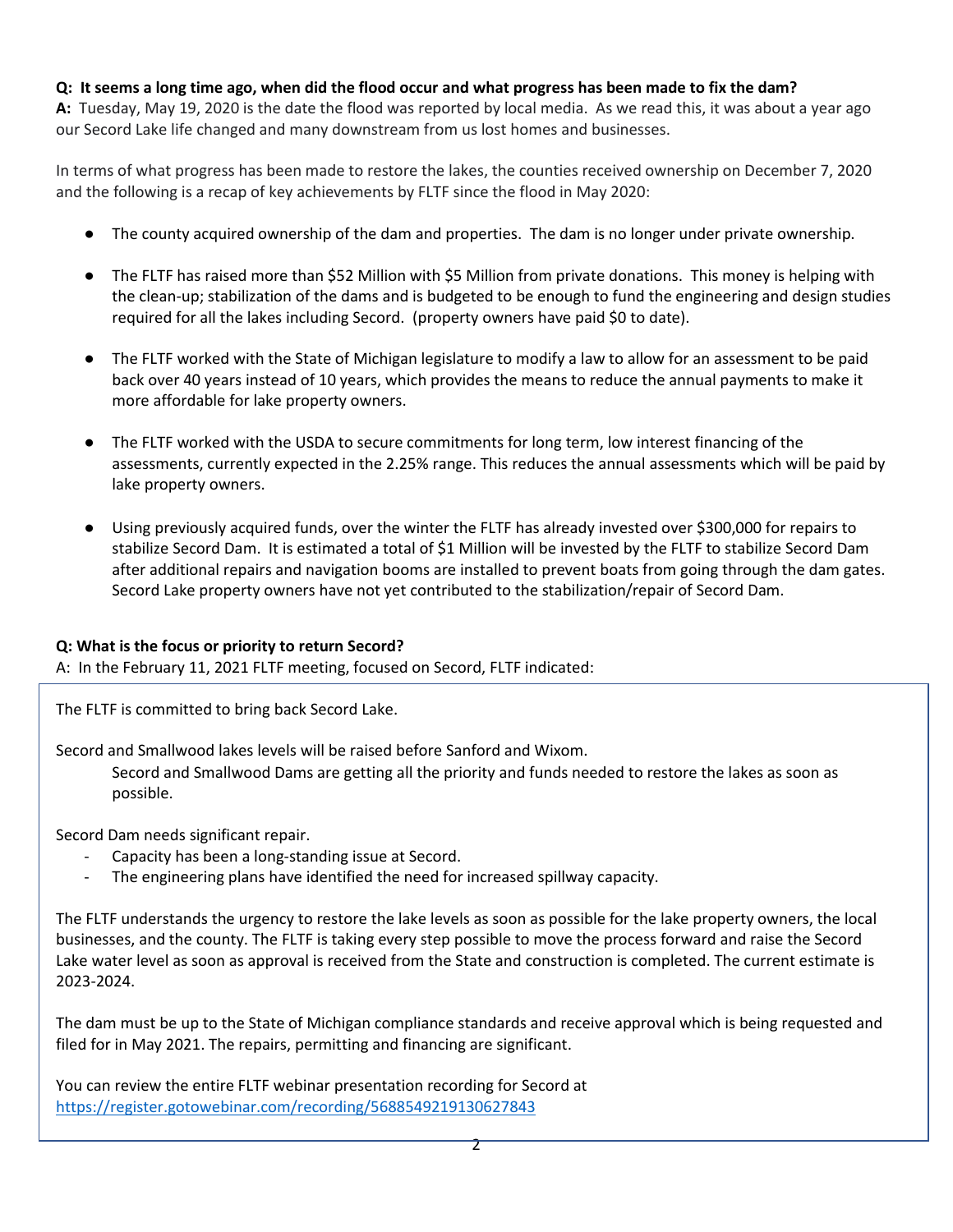## Q: What is the current plan for Secord? Timing and activities?

A: This represents the most recent project flow chart shared by the FLTF for Secord. The current projection is major reconstructive work begins Fall 2022 going for a year with water returning in 2024. Things may change, for the better or worse, but this is the current forecast.

# Secord Lake Recovery and Restoration Plan\*(Expedited Project Timeline)



#### Q: How is the special assessment funded and for how long a term?

A: The FLTF has secured a commitment from the US Department of Agriculture (USDA) for a long term, low interest loan. The funds will be borrowed from this federal agency.

The FLTF worked with the Michigan legislature to change a law to allow for repayment of a special assessment from 10 years to up to 40 years. The longer time frame to repay the assessment allows for a lower annual payment for property owners.

The FLTF has secured a low interest, long term loan along with the ability to pay back the amount via special assessment over 40 years. This was done to help make this affordable for property owners.

#### Q: How is the special assessment approved?

A: In this situation, the FLTF will present a detailed plan in an open meeting to the County Commissioners. The Commissions will hold an open meeting to gain input from the public, in the case of Secord Lake it will be property owners. We can share our views.

After gaining public input, the County Commissioners will vote on the special assessment.

We expect this process to be used for a \$200 annual special assessment. A passing vote by the County Commissions will allow the project to continue to move forward on the timeline above. A no vote may stall the project as funding will be needed to continue the operations and planning work required as illustrated in the plan overview above.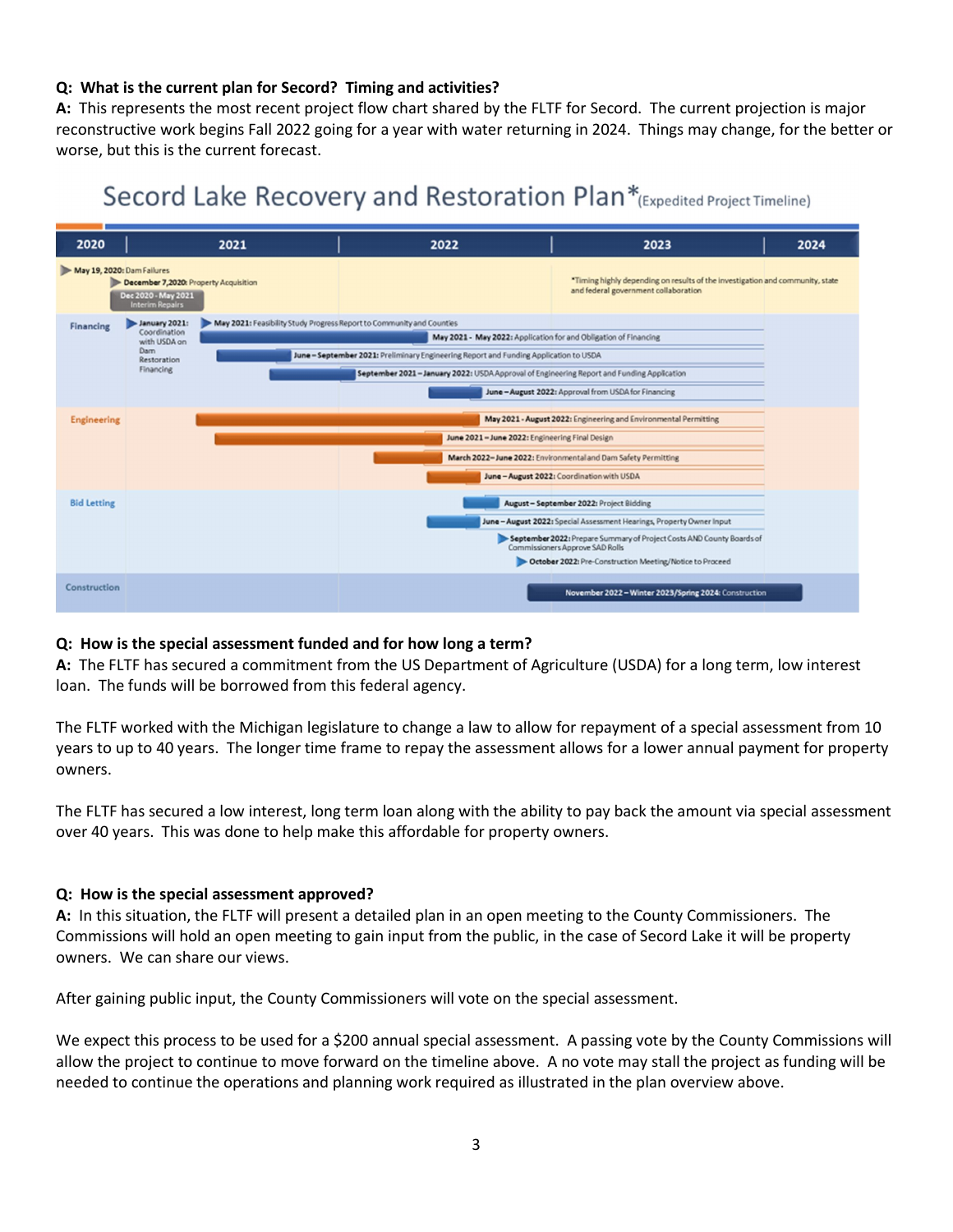## Q: What does the projected special assessment look like for Secord?

A: This is also an area that may change as we move into the future. While property owners will need to participate via a special assessment (added to our annual property tax bill); the FLTF continues to seek other funding to help offset the cost. As of this writing, the FLTF has raised \$52 Million with \$5 Million from private donations to fund the project to this point. THERE HAVE BEEN NO SPECIAL ASSESSMENT DOLLARS PAID BY PROPERTY OWNERS OR ASSESSED IN ANY WAY AT THIS POINT.

There are a lot of moving parts to this question. The total cost; the interest rate on the funding; the length of time to repay the loan; other money acquired from either grants or donations. At this point, the projected numbers DO NOT INCLUDE GRANTS OR DONATIONS, which if received would decrease the actual amount of Secord Lake assessment. Obtaining local, state, federal or private funds will reduce the overall cost to property owners.

Here is an example of how the special assessment has changed - - - in early March 2021, the projection was for two special assessments. One for Maintenance & Operations and another for Capital Improvements. The Maintenance & Operations would begin in 2022 and the Capital Improvements is added once the water is returned. Here is how that would have looked based on the Secord projections at the time:

| <b>PREVIOUS PROJECTION</b><br>Maintenance & Operations<br>Capital Improvements | 2022<br>\$200<br>\$000 | 2023<br>\$200<br>\$000 | 2024<br>\$200<br>\$339 | 2025 moving forward<br>\$200<br>\$339 |                               |       |       |       |       |
|--------------------------------------------------------------------------------|------------------------|------------------------|------------------------|---------------------------------------|-------------------------------|-------|-------|-------|-------|
|                                                                                |                        |                        |                        |                                       | <b>Projected YEARLY Total</b> | \$200 | \$200 | \$539 | \$539 |

Remember, the Capital Improvements starts when the dam repairs are complete. If the water returns sooner, the Capital assessment may begin sooner (which is a good thing as we have water).

Based on feedback, having two special assessments was deemed confusing and cumbersome. On April 19, 2021, as part of a series of meetings, the FLTF shared this revised projection for Secord:

| <b>CURRENT PROJECTION</b>     | 2022  | 2023  | 2024        | 2025 moving forward |
|-------------------------------|-------|-------|-------------|---------------------|
| <b>Projected YEARLY Total</b> | \$200 | \$200 | <b>S505</b> | \$505               |

The new model includes the Maintenance & Operations in the total. The proposal is for one special assessment; not two as previously reported.

These are projections shared by the FLTF that do not include unforeseen issues or additional funding that may be acquired. The current projection of \$505 annual assessment to Secord Lake property owners is subject to change, however this estimate would represent about \$42 per month to Secord property owners. This is a very reasonable amount of assessment for most property owners, however the FLTF and the SLA Board will work with property owners in the future in the event there is an inability to pay this amount, based on income.

To be transparent, these forecast numbers are not a guarantee. Rather the current projection is just that a projection of the current forecast provided by the FLTF to the counties and lake community for planning purposes.